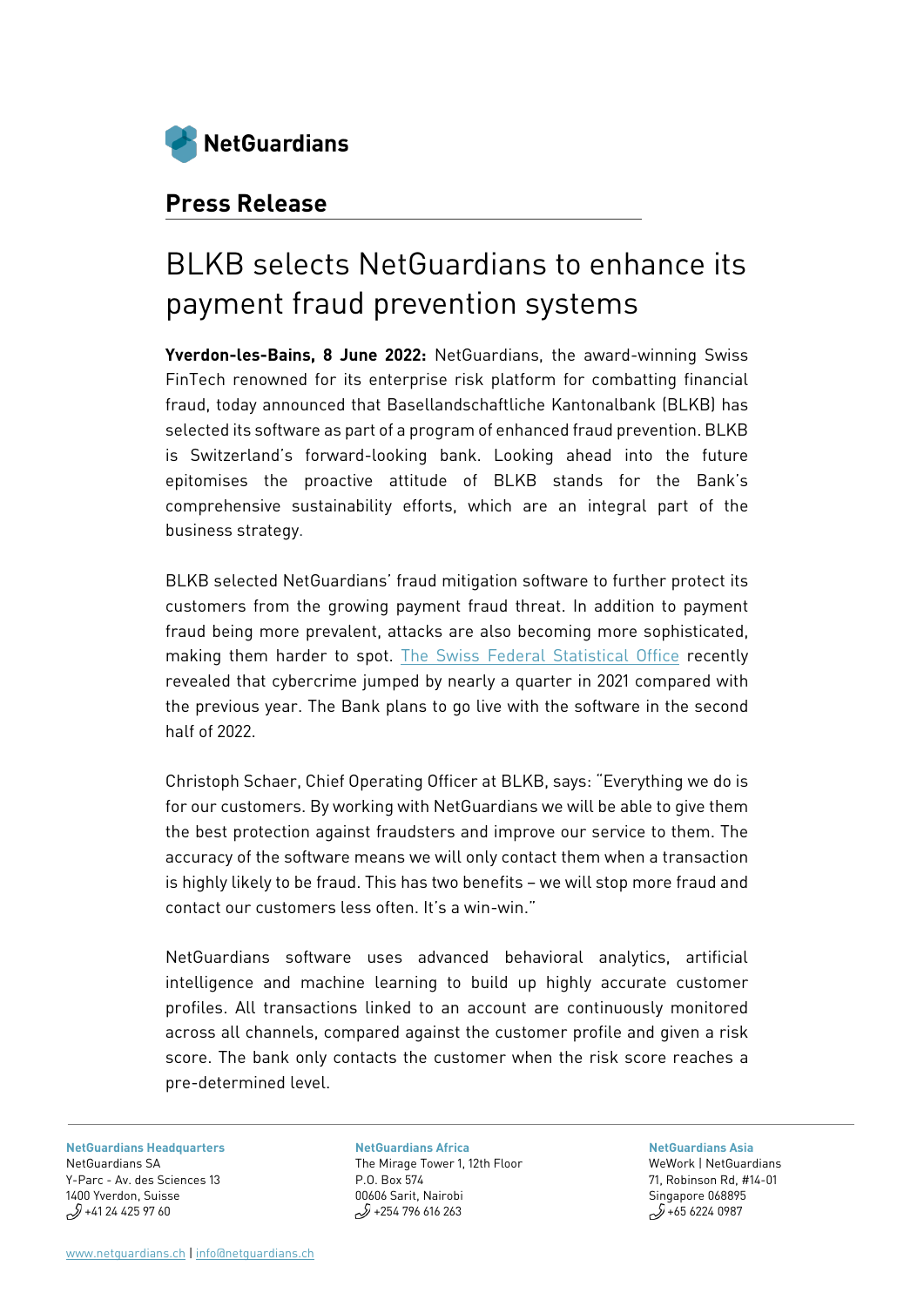The result is a massive reduction in the number of false positives, thereby maintaining an excellent customer and user experience while cutting the bank's operational costs. Further protection comes from machine-learning algorithms that can discover new fraud schemes, helping banks stay on top of emerging threats.

Today, more than 40 percent of all Swiss cantonal banks have chosen NetGuardians as their fraud-prevention partner. Worldwide, NetGuardians is helping banks protect more than \$7 trillion in assets from cyber-criminals.

Joël Winteregg, NetGuardians' Co-Founder and Chief Executive, says: "Until recently, banks believed that stopping fraud was a tradeoff between contacting the customer too often against letting fraud slip through. Our software has ended that tradeoff and banks using it stop more fraud and have far fewer false alerts. We are pleased to welcome BLKB into our community and enable them to further protect their customers from ever-increasing fraud threats while delivering an excellent banking experience."

### **- End -**

### **NETGUARDIANS**

 $\overline{\phantom{a}}$ 

NetGuardians is an award-winning Swiss FinTech helping financial institutions in over 30 countries to fight fraud. More than 80 banks and wealth managers, including 40 percent of all Swiss cantonal banks and three of the top 10 private banks as ranked by Euromoney, rely on NetGuardians' 3D artificial intelligence (3D AI) solution to prevent fraudulent payments in real time. Banks using NetGuardians' software have achieved an 85 percent reduction in customer friction, enjoy more than 75 percent lower operating costs and have detected new fraud cases.

NetGuardians is the fraud-prevention partner of major banking software companies including Finastra, Avaloq, Mambu, and Finacle. NetGuardians was listed as a representative vendor in Gartner's 2020 Market Guide for

**[NetGuardians Headquarters](https://www.google.com/maps/place/Avenue+des+Sciences+13,+1400+Yverdon-les-Bains/@46.7641624,6.6397033,17z/data=!3m1!4b1!4m5!3m4!1s0x478dcfbcbb40fa8f:0xe6d1447462224829!8m2!3d46.7641587!4d6.641892)** [NetGuardians SA](https://www.google.com/maps/place/Avenue+des+Sciences+13,+1400+Yverdon-les-Bains/@46.7641624,6.6397033,17z/data=!3m1!4b1!4m5!3m4!1s0x478dcfbcbb40fa8f:0xe6d1447462224829!8m2!3d46.7641587!4d6.641892) Y-Parc - [Av. des Sciences 13](https://www.google.com/maps/place/Avenue+des+Sciences+13,+1400+Yverdon-les-Bains/@46.7641624,6.6397033,17z/data=!3m1!4b1!4m5!3m4!1s0x478dcfbcbb40fa8f:0xe6d1447462224829!8m2!3d46.7641587!4d6.641892) [1400 Yverdon, Suisse](https://www.google.com/maps/place/Avenue+des+Sciences+13,+1400+Yverdon-les-Bains/@46.7641624,6.6397033,17z/data=!3m1!4b1!4m5!3m4!1s0x478dcfbcbb40fa8f:0xe6d1447462224829!8m2!3d46.7641587!4d6.641892)  $$^{9}+41$  24 425 97 60

**[NetGuardians Africa](https://www.google.com/maps/place/Pentoffice+Mirage+Tower+2/@-1.2700631,36.8076804,15z/data=!4m5!3m4!1s0x0:0x438685c376c08a8b!8m2!3d-1.2700631!4d36.8076804)** The Mirage Tower 1, 12th Floor P.O. Box 574 00606 Sarit, Nairobi  $$$  +254 796 616 263

**[NetGuardians Asia](https://www.google.ch/maps/place/GB+Building/@1.2789141,103.8481374,15z/data=!4m2!3m1!1s0x0:0xf5ca6741bab90604?sa=X&ved=0ahUKEwjrv_Gy7KLaAhWTN8AKHZ6-Bx8Q_BIIeTAK)** WeWork | NetGuardians 71, Robinson Rd, #14-01 Singapore 068895  $5.62240987$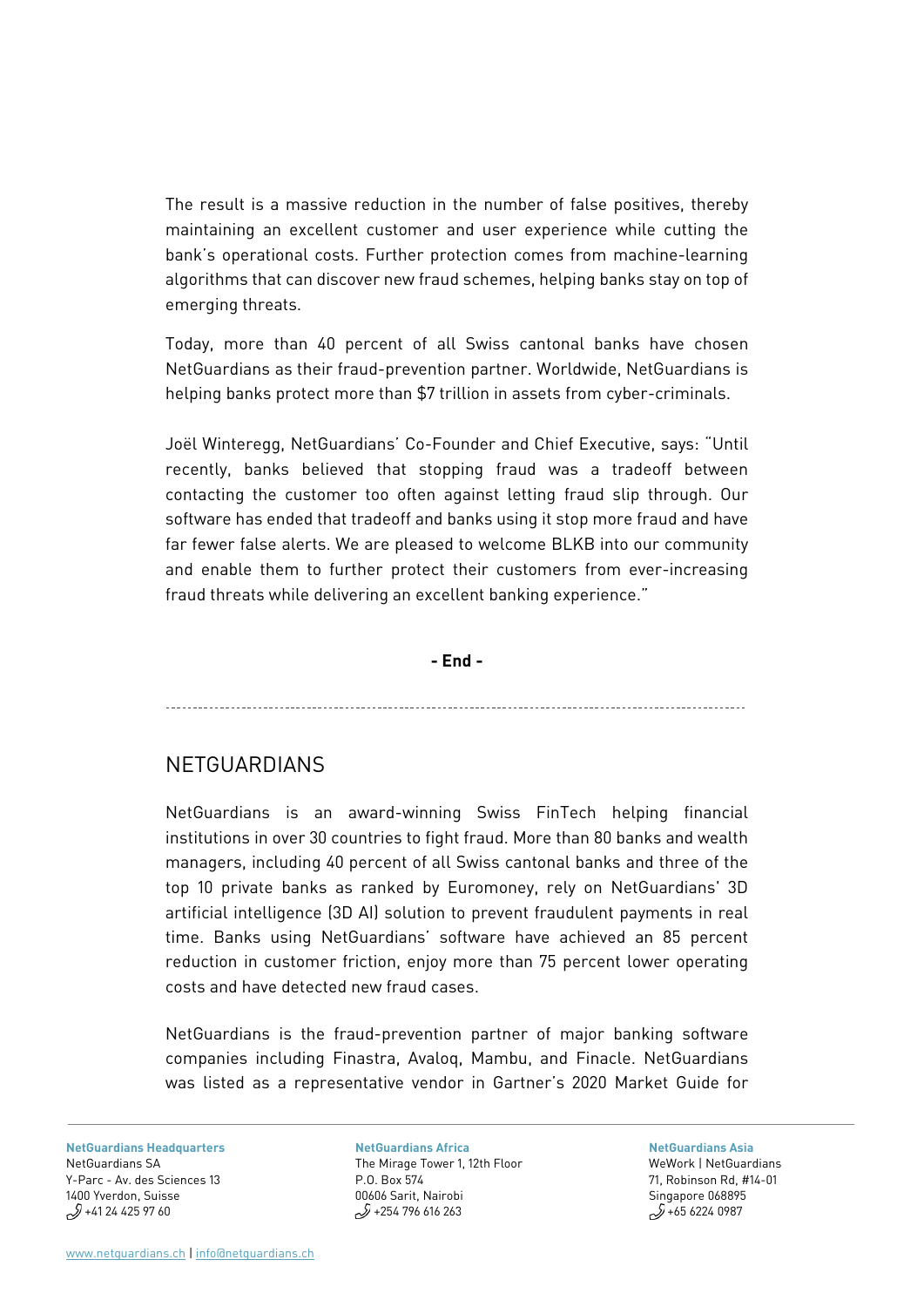Online Fraud Detection and Global Leader in the Aite-Novarica's 2021 Fraud and AML Machine Learning Platforms Report. Headquartered in Switzerland, NetGuardians has offices in Singapore, Kenya, and Poland.

More information: [www.netguardians.ch](http://www.netguardians.ch/)

# BASELLANDSCHAFTLICHE KANTONALBANK (BLKB)

With some 850 employees, 25 branches including the Mobile Bank, and total assets of over 32 billion Swiss francs, Basellandschaftliche Kantonalbank (BLKB) is the biggest bank in Basel-Landschaft and one of the leading banks in Northwest Switzerland. It has a clear stance on "what matters tomorrow". These are topics that encompass the advisory expertise BLKB provides to its customers across all stages of their lives. BLKB's strategy is built on three pillars: the core business with the private and corporate customer segments in the region, innovation and corporate development, and complementary business with high-net-worth customers, large corporates and external asset managers. Sustainability is part of how BLKB sees itself as a bank and is also enshrined in its public service mandate as a cantonal bank. BLKB has a holistic, comprehensive understanding of sustainability; acting sustainably and thinking responsibly are subsumed within its forward-looking approach. As a future-oriented bank in the region and as a sustainable financial services provider, BLKB attaches considerable value to advising its customers with integrity and far-sightedness, ensuring environmentally responsible banking operations and a motivating work environment for its employees, as well as a forward-thinking attitude within the bank. Established in 1864, the listed, public-law institution is 74 percent owned by the Canton of Basel-Landschaft, which holds all voting rights and guarantees the bank's liabilities by law. With a rating from Standard & Poor's of AA outlook "positive", BLKB is one of the most secure regional banks in Switzerland and Europe. At the same time, with a cost/income ratio of around 48 percent, it is one of Switzerland's most efficient financial institutions.

**[NetGuardians Headquarters](https://www.google.com/maps/place/Avenue+des+Sciences+13,+1400+Yverdon-les-Bains/@46.7641624,6.6397033,17z/data=!3m1!4b1!4m5!3m4!1s0x478dcfbcbb40fa8f:0xe6d1447462224829!8m2!3d46.7641587!4d6.641892)** [NetGuardians SA](https://www.google.com/maps/place/Avenue+des+Sciences+13,+1400+Yverdon-les-Bains/@46.7641624,6.6397033,17z/data=!3m1!4b1!4m5!3m4!1s0x478dcfbcbb40fa8f:0xe6d1447462224829!8m2!3d46.7641587!4d6.641892) [Y-Parc - Av. des Sciences 13](https://www.google.com/maps/place/Avenue+des+Sciences+13,+1400+Yverdon-les-Bains/@46.7641624,6.6397033,17z/data=!3m1!4b1!4m5!3m4!1s0x478dcfbcbb40fa8f:0xe6d1447462224829!8m2!3d46.7641587!4d6.641892) [1400 Yverdon, Suisse](https://www.google.com/maps/place/Avenue+des+Sciences+13,+1400+Yverdon-les-Bains/@46.7641624,6.6397033,17z/data=!3m1!4b1!4m5!3m4!1s0x478dcfbcbb40fa8f:0xe6d1447462224829!8m2!3d46.7641587!4d6.641892)  $$^{9}+41$  24 425 97 60

**[NetGuardians Africa](https://www.google.com/maps/place/Pentoffice+Mirage+Tower+2/@-1.2700631,36.8076804,15z/data=!4m5!3m4!1s0x0:0x438685c376c08a8b!8m2!3d-1.2700631!4d36.8076804)** The Mirage Tower 1, 12th Floor P.O. Box 574 00606 Sarit, Nairobi  $1/2$  +254 796 616 263

**[NetGuardians Asia](https://www.google.ch/maps/place/GB+Building/@1.2789141,103.8481374,15z/data=!4m2!3m1!1s0x0:0xf5ca6741bab90604?sa=X&ved=0ahUKEwjrv_Gy7KLaAhWTN8AKHZ6-Bx8Q_BIIeTAK)**

WeWork | NetGuardians 71, Robinson Rd, #14-01 Singapore 068895  $5.62240987$